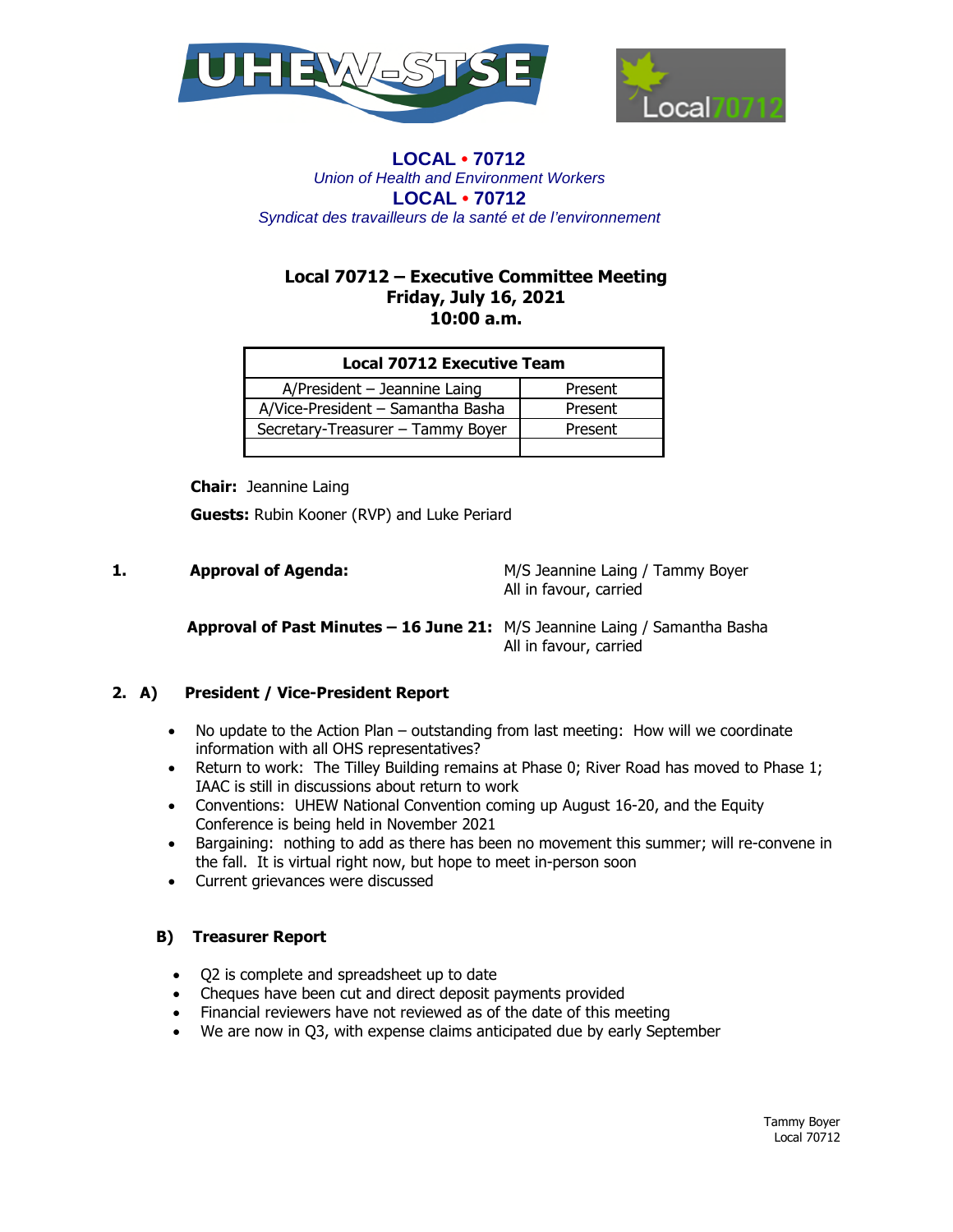



#### **LOCAL • 70712** *Union of Health and Environment Workers* **LOCAL • 70712**  *Syndicat des travailleurs de la santé et de l'environnement*

# **C) Chief Steward Report**

- Provided a Bargaining update
- Case Log has been updated; there has been a lot of movement with cases ie. reclassification and Phoenix cases are upcoming
- For Phoenix cases, file the grievance right away and it will immediately be moved to Level 3 – to be submitted with a transmittal form. UHEW deals with these, not lower levels

## **3. August Shut Down**

 Local to be shut down for a few weeks in August; email will be sent to members to contact UHEW if they have issues to be dealt with

#### **4. Membership Lists**

- Lists need to be worked on
- Jeannine Laing is assisting IAAC members who are having difficulties

## **5. Email Distribution Lists**

- Some naming conventions have been changed it's not as simple as going from "@canada.ca" to "@ec.gc.ca"
- $\bullet$  ECCC staff cannot look up IAAC or NRCan members (or any other emails outside of ECCC our Global contact list appears to no longer be in place since the email provider change); on the other hand, IAAC also changed formats, but have access to their Global email lists
- RVP will assist with this after convention and break is over
- Suggest to RANDs to use personal email addresses because of these difficulties

## **6. Local Assets**

- Tammy Boyer now has one of the new Local laptops; still retaining the old one, which is old but may be used as a backup if required
- Luke Periard confirmed that he is not in need of any assets to continue is work as Steward
- $\bullet$  Samantha Basha to research laptop purchase with value up to \$600 (as shipping a laptop in the Local's possession in Ottawa to St John's is both risky and costly); she would be reimbursed for the expense; this laptop is to remain with the position, not the person

MOTION: Laptop with top value of \$600 to be purchased for the Vice-President or Chief Steward position, with the laptop to remain in that position's possession, and to be returned to the Local once that position is vacated